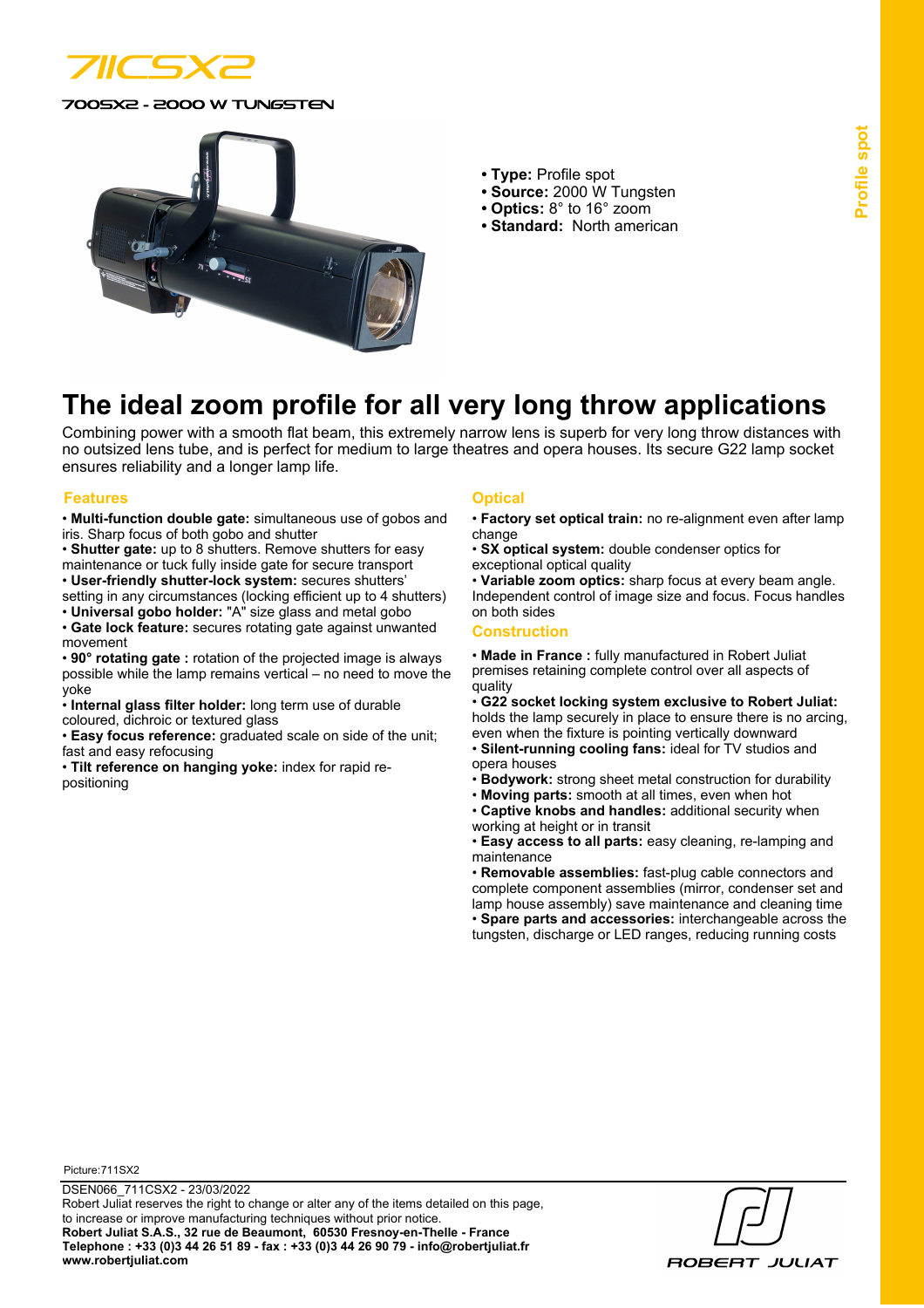

**• Lamp type:** Tungsten **• Socket:** G22

| <b>Admissible lamps</b>                | Power'  | Lumen<br>output <sup>*</sup> | Colour<br>temperature <sup>*</sup> | Life <sup>*</sup> |  |
|----------------------------------------|---------|------------------------------|------------------------------------|-------------------|--|
| <b>LIF: CP92 - 120V - ANSI: CP92 -</b> | 2 000 W | 55 000 lm                    | 3200K                              | 400 h             |  |
|                                        |         |                              |                                    |                   |  |

# **Optics**

# **Characteristics Gel filter Gobo**

- **Type:** Zoom
- **Beam range:** 8° to 16°
- **Focal length:** 285 572 mm
- **Standard size:** 254x254 mm (10x10 in) • Shape: Square

**Gel filter**

- **Size:** A
- **Material:** Metal
- Glass



*(\*) manufacturer's data*

## **Photometrics**

with source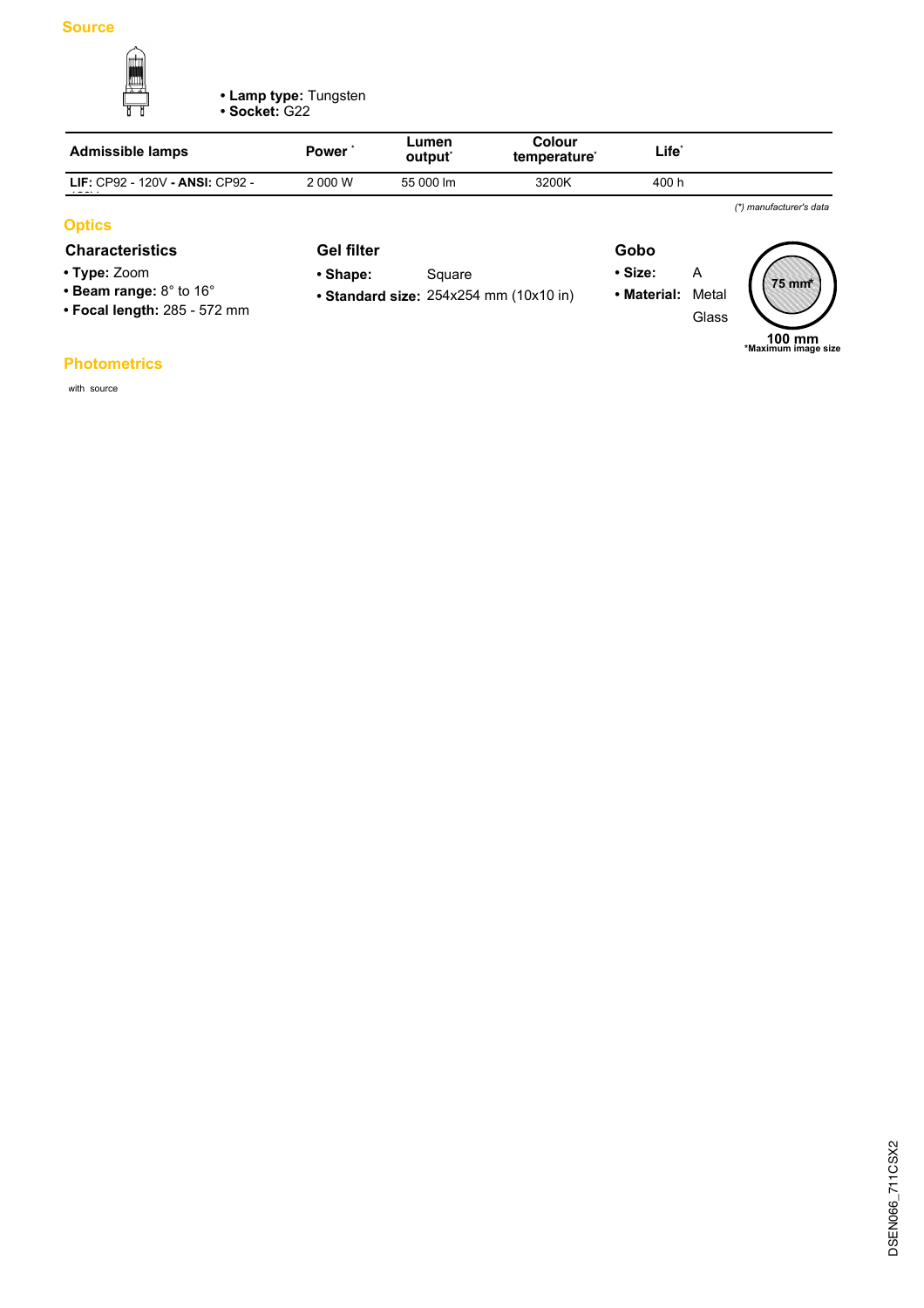

**Weight:** 24 kg (52.8 lbs)

**Approvals**

 $C \in$ 

| Height                                                              | Length                                                                                                     | Width | Yoke                   | Tilt               | <b>Option</b>                      |
|---------------------------------------------------------------------|------------------------------------------------------------------------------------------------------------|-------|------------------------|--------------------|------------------------------------|
| H= 525 mm (20.7 in)<br>$H1 = 250$ mm (9.8 in)<br>H2= 330 mm (13 in) | L= 1010 mm (39.8 in) W= 380 mm (15 in)<br>L1= 410 mm (16.1 in) W1= 250 mm (9.8 in)<br>L2= 600 mm (23.6 in) |       | $Y = 325$ mm (12.8 in) | $ID = TRD^{\circ}$ | TU= TBD $^{\circ}$ O= 25 mm (1 in) |

### **Shipping**

**• Weight :** 28 kg (61.6 lbs)

• Volume :  $(6 ft^3)$ 

# **Installation Warranty**

**• Minimum distance to illuminated surface:** 2.8 m ( 9.2 ft )

**• Operating position:**



### **Construction**

- **Housing:** Steel sheet Aluminium
- **Colour:** Black
- **Cooling:** Low noise fan
- **Maximum ambient temperature (Ta):** 40°C (104°F)
- **Maximum case temperature (Tc):** 270°C (518°F)
- **Total heat dissipation:** 6 826 BTU/h **• Ingress Protection (IP) rating**: IP20
- **Electrical compatibility Power input**

# • 230/240 V - 50 Hz

- 
- 115/120 V 60 Hz

- 
- **Type:** attached power cord
- **Cable:** 12 AWG SJ type (UL/CSA)
- **Length:** 1.5 m (4.9 ft)

**• Fixture: 2 years** *See General Sales Condition on website*

**• Power connector:** without connector

# **Power consumption**

| <b>Stalland</b><br>v vı uuy | - 800110<br>۵nc۷ | วurrent | Power  |
|-----------------------------|------------------|---------|--------|
| 120 <sub>1</sub>            | 60 Hz            |         | 2000 W |